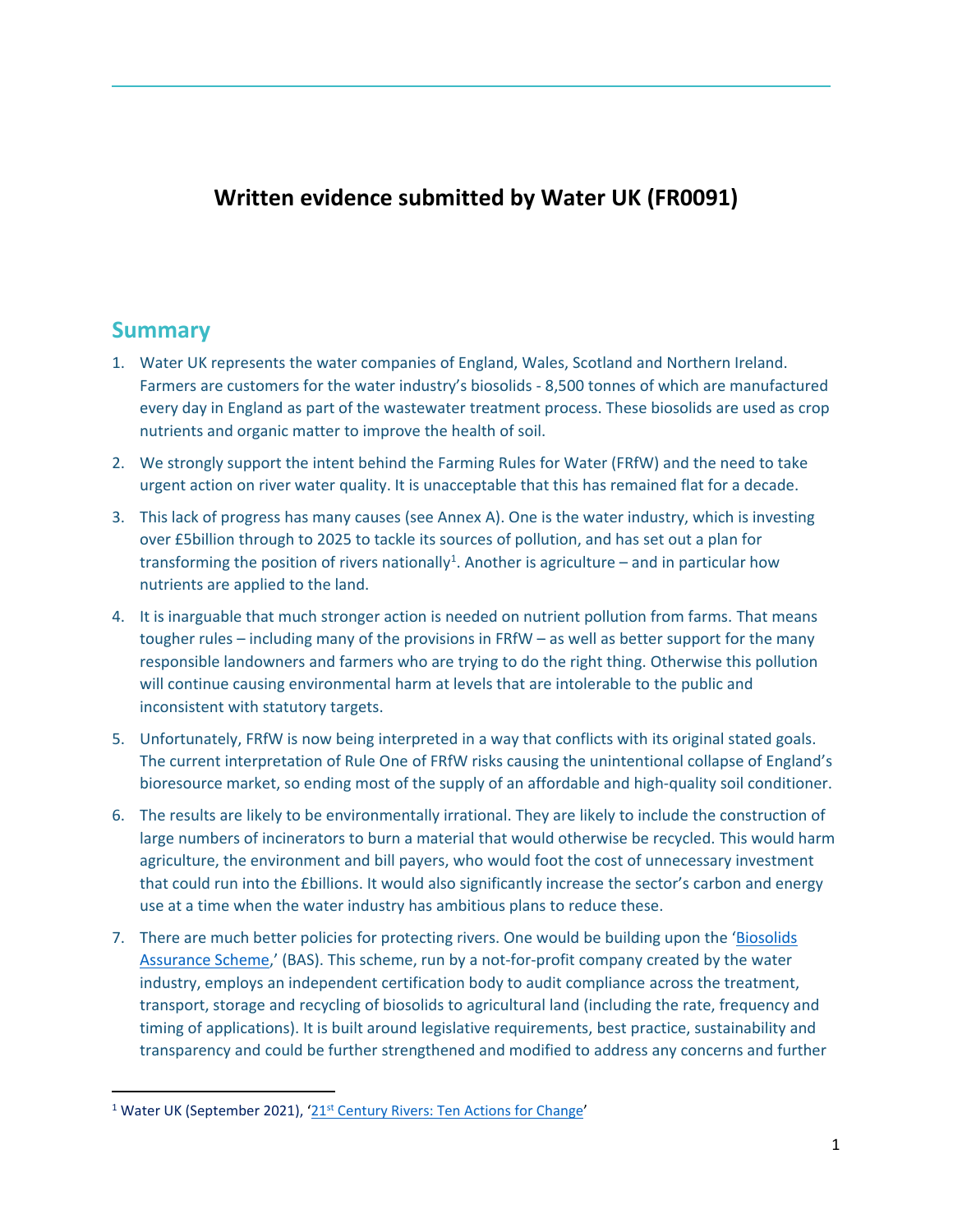embed best practice. This would allow a risk-assessed approach to be adopted that took into account the nature of the product, the receiving land and the local watercourses. That is the right, sustainable approach for recycling a material that would otherwise have to be burned as a waste, and means sustainable methods can be found for each location biosolids are used rather than through applying blunt instruments like generic rules. We would be very happy to work with Government and regulators on how the scheme can be further developed and have already conducted work on this.

- 8. If Government and regulators do wish to continue with the current interpretation of Rule One, it could take roughly a decade before we have enough incineration capacity in place to deal with the 3.2million tonnes of biosolids currently recycled to land in England. This will require years of interim solutions involving storage in fields that will also bring environmental impacts, including odour and leaching, and will be difficult to manage at locations right across the country.
- **What impact, if any, is the EA's implementation of Farming Rules for Water preventing farmers from spreading organic fertiliser?**
- 9. Biosolids from the water industry provide major plant nutrients and stable organic matter. They reduce reliance on carbon-intensive or imported manufactured fertilisers that are also finite and non-renewable. Biosolids' organic matter provides a host of soil quality benefits as well as sequestering carbon and reducing greenhouse gas emissions. Recycling biosolids to agricultural land improves soil quality and fertility and completes natural nutrient and carbon cycles.
- 10. In 2019, the vast majority of sludge from wastewater treatment works (around 87%, or 3.2 million tonnes) was recycled to agricultural land in England. This is worth circa £25m in equivalent value in manufactured fertiliser. Of the remainder, 6% went to land restoration, 4% was incinerated and 3% went to other industrial uses. Until this year, the majority of the biosolids was stockpiled by land managers in the winter, spring, and summer months, before spreading to land each autumn. As a result, the water industry's daily production of biosolids was moved on a regular basis to farms for storage until the following autumn. The vast majority of UK cereal and oil seed cropping is autumnplanted, and this is where and when most of the biosolids are applied.
- 11. Because of the current interpretation of Rule One of FRfW, the following impacts are being felt:
	- i. **Land managers are now very reluctant to accept biosolids that ultimately they may not be able to spread to land in Autumn 2022**. Water companies have seen in some cases a 50% reduction in demand from farmers due to uncertainty about the regulations. They are making every effort to find alternatives such as application in spring, but this is challenging due to competition from 45 million tonnes of other manures and a limited landbank. Other outlets such as land restoration and incineration are also being utilised where possible, but there is extremely limited capacity and these alternative outlets are not the best practical environmental option. Companies are needing to transport their biosolids further to recycle them, increasing their transport related carbon footprints.
	- ii. **The storage buffer at water industry treatment centres, which is only designed to allow for normal fluctuations in demand such as from abnormal weather, are now being exhausted**. The industry continues to keep the Environment Agency informed of this emerging situation and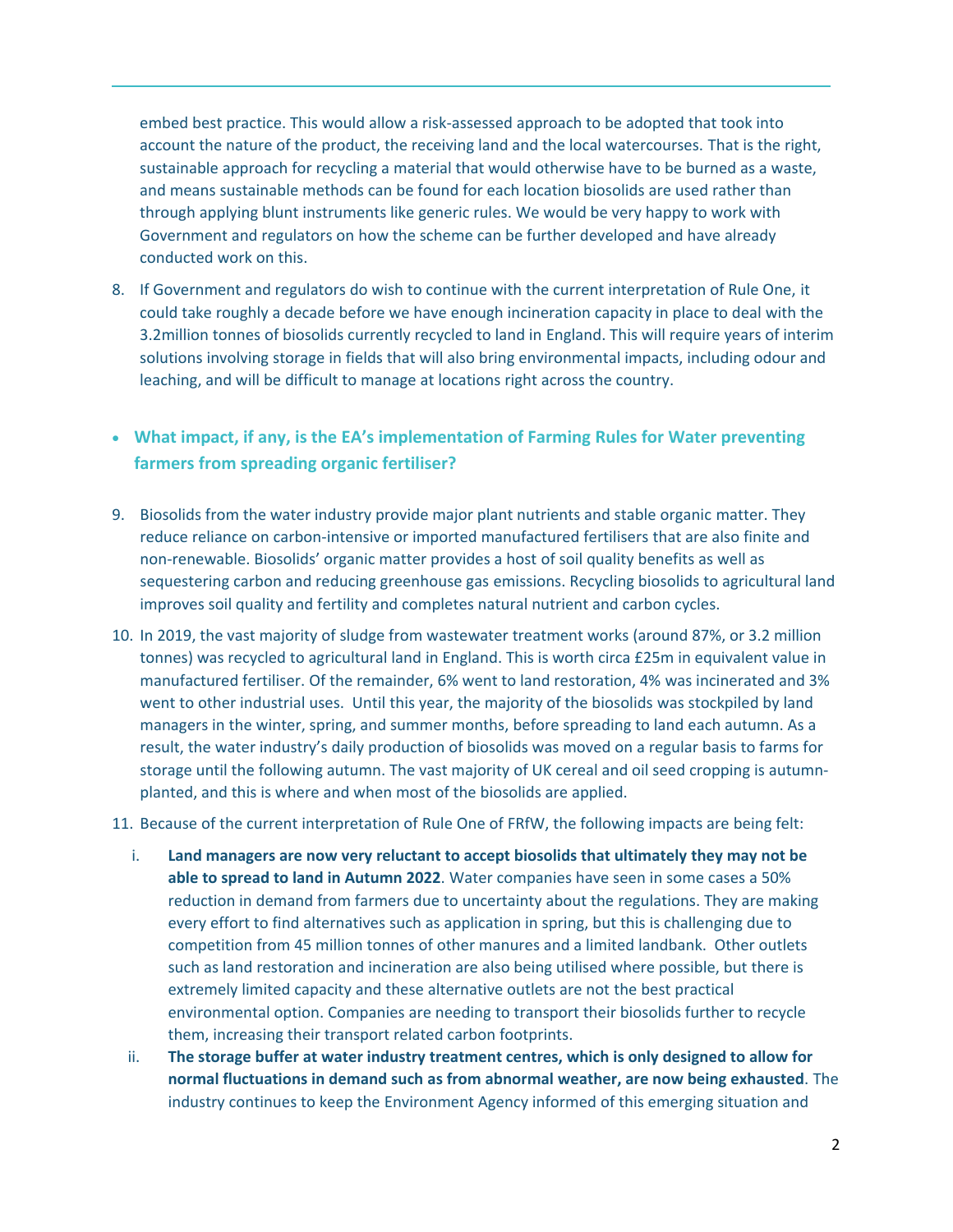have requested their support to ensure that appropriate measures are taken with environmental risk management as the focus.

- iii. **Companies are now starting to make use of Regulatory Position Statement 253 to enable the storage of excess treated sewage sludge not at the place of use**. This means that some biosolids are being stored in fields (but cannot be used), and some at sites which have previously not been used for storage of biosolids.
- iv. **Regulatory uncertainty**. The scale of investment required for a fundamental change in the management of biosolids cannot be delivered overnight, and was not considered in any impact assessment when the rules were first drafted. The water industry is currently working on business plans for the second half of the 2020s and needs to know if a large investment into incinerators is required or not.
- 12. It should be stressed that the water industry cannot reduce the rate of biosolids production to mitigate these risks - and indeed we expect volume to increase due to tightening water quality permits.
- **Are there changes that should be made to the rules - or how they are applied?**
- 13. The current interpretation of Rule One does not reflect our original understanding of how the rules would be applied, or our interpretation of the original consultation, impact assessment and other discussions that took place when the rules were developed a few years ago. Defra's stated objective for FRfW at the time was to "standardise good farm practices that many are already performing".
- 14. We are therefore calling for two immediate changes:
	- i. **The rules should be applied in the way in which they were originally intended, allowing farmers to adopt an appropriate approach for their land**. Through the Biosolids Assurance Scheme, the water industry can support land managers to deliver this in a risk-based manner that takes into account the product, receiving soil and catchment watercourses.
	- ii. **Government and regulators must provide land managers with confidence that Autumn 2022 spreading will be allowed**. This will help stabilise the immediate situation and reduce some of the disruption taking place to wastewater treatment operations (though a sustainable long-term solution is also required beyond this timeframe).
- 15. In addition to these immediate changes, we welcome the fact that Defra and regulators have said they are open to a longer-term discussion about the right public policy outcomes on biosolids. To inform that, we recommend three further steps:
	- iii. **Agreement on the specific changes needed to the Biosolids Assurance Scheme in order to provide sufficient environmental protection.** The water industry has been proactive in ensuring the safe and sustainable recycling of biosolids to agricultural land through the development of the Biosolids Assurance Scheme. [Research](https://assuredbiosolids.co.uk/wp-content/uploads/2021/07/FRFW-biosolids-report.pdf) undertaken this year recommended further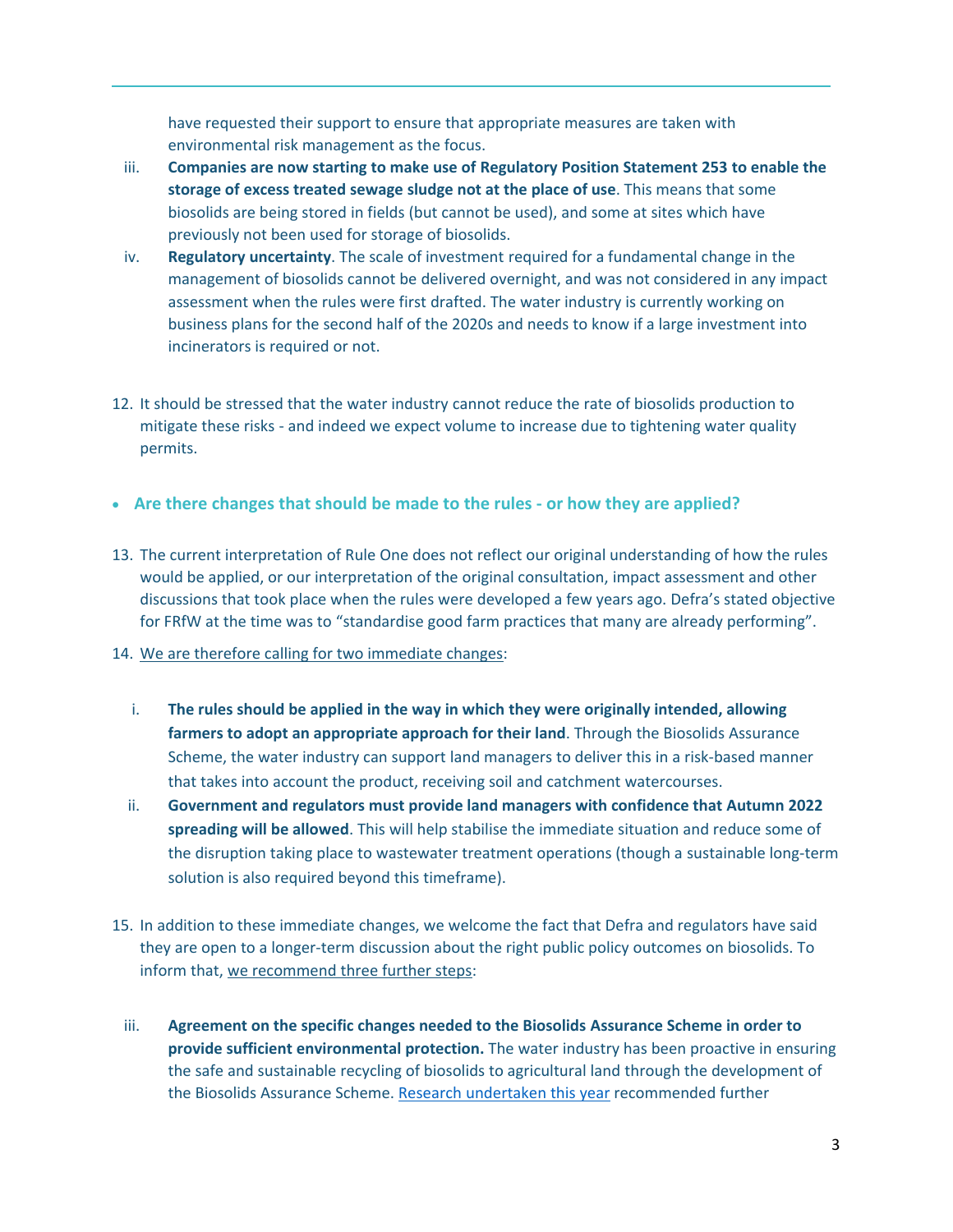measures to reduce impacts, such as limiting applications on sandy soils, reducing readily available nitrogen (RAN) content through the introduction of a dry solids limit, as well as well as increasing advice and training for farm advisors.

- iv. **Genuine openness from all parties to collaborating on a clear long-term strategy for biosolids, with time allowed for it to be implemented.** The water industry has already agreed to support this work and asked the Chartered Institution of Water and Environmental Management to lead it as an independent and evidence led institution. This will help provide reassurance and allow for long-term planning. This should consider the genuine public policy trade-offs between different kinds of environmental and other outcomes and promote innovation in the use of biosolids.
- v. **Early consultation by Defra and the Environment Agency with wider environmental and other stakeholders on long-term outcomes, including the Committee on Climate Change** on the viability and impact of incineration of over 3m tonnes of bioresources per year (e.g. to confirm how this is incorporated into Defra's 'waste' sector targets within the 6<sup>th</sup> Carbon Budget).

## **What are the best ways of preventing agricultural diffuse pollution?**

- 16. An independent team of soil and environmental scientists led by environmental consultants ADAS undertook a [comprehensive](https://assuredbiosolids.co.uk/wp-content/uploads/2021/07/FRFW-biosolids-report.pdf) [review](https://assuredbiosolids.co.uk/wp-content/uploads/2021/07/FRFW-biosolids-report.pdf) of the risks of diffuse pollution of air and water from biosolids applications. It concluded that "On balance, autumn biosolids applications which are incorporated into the soil within 12 hours of application provide the best option for minimising diffuse air and water pollution". It also highlighted that applications to sandy soil on the autumn should be avoided.
- 17. The industry has therefore proposed to implement three new commitments to minimise the risk of diffuse pollution from biosolids applications:
	- i. No biosolids to be applied to sandy soils in the late summer/autumn except to crops which require autumn nitrogen (e.g. oilseeds and grass in certain circumstances);
	- ii. Increased nutrient management advice will be provided to farmers/land managers to allow them to make informed decisions. Additionally, the training provided to advisors will be increased; and
	- iii. A minimum dry solids limit for biosolids cake will be progressively introduced to reduce the concentration of RAN.
- 18. Collectively, this will provide appropriate protection for water quality. It is an approach also supported by an [assessment](https://projectblue.blob.core.windows.net/media/Default/Research%20Papers/FRfW%20impact%20assessment%20June%202021.pdf) [o](https://projectblue.blob.core.windows.net/media/Default/Research%20Papers/FRfW%20impact%20assessment%20June%202021.pdf)f the impact of the FRfW on all organic manures, funded by the Agriculture and Horticultural Development Board and overseen by representatives from Defra, the Environment Agency, the National Farmers Union (NFU), FACTS, Agricultural Industries Confederation (AIC), the resource management industry, academics, technical experts and more. The impact assessment concluded that:

"*Effective management of organic manures requires consideration of the 'balance of risks' to water, air and soil as well as practical considerations, taking into account not only the type of organic*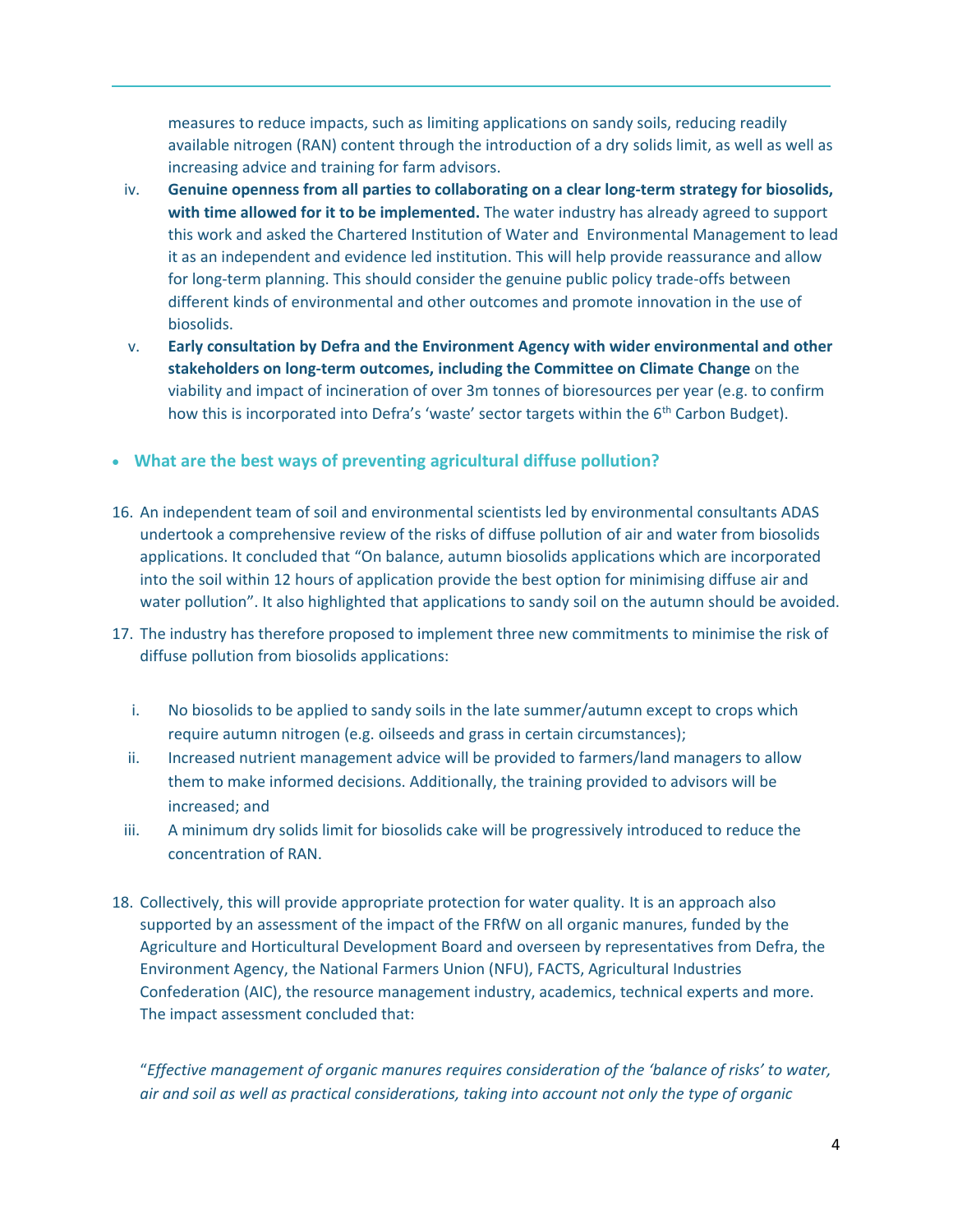*material and when it is applied, but how and where it is applied. Autumn applications to light textured soil present the greatest risk of nitrate leaching. The risk of soil damage from spring applications is also lowest on light soils. By contrast ammonia losses to air and phosphorus losses to water pose the greatest pollution risk on clay and medium soils, and spring applications pose a significant risk of compaction on these soil types. Clay and medium soils also have more limited opportunities for spring cropping.*"